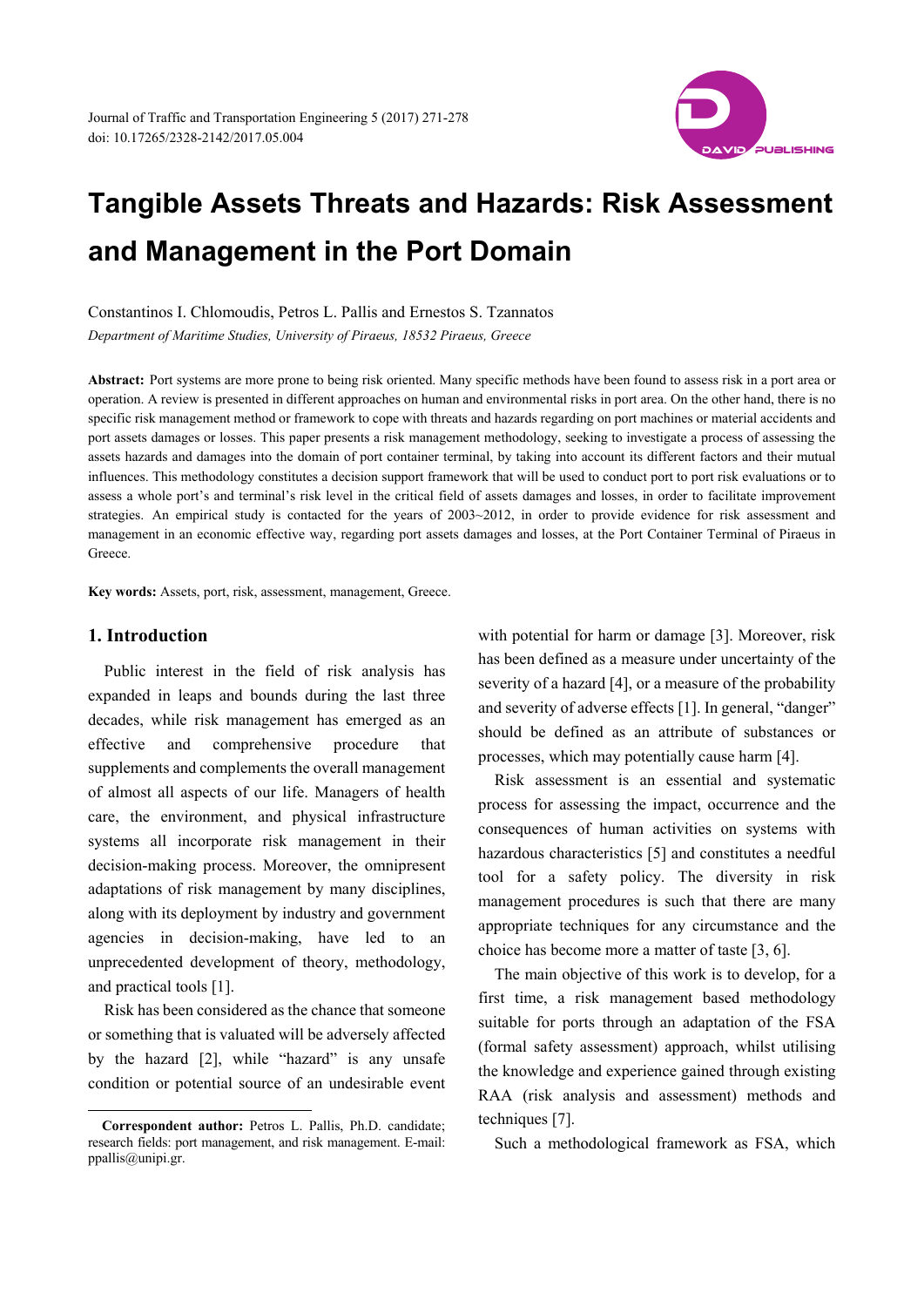investigates and undertakes shipping related risks as a whole, has been lacked from the port industry. Our research scope, through PRA (port risk assessment) is to adapt from shipping industry to port industry a well-established and effective methodological framework in order to develop proactive safety processes and regulations into the port context

There is significant abundance of literature that is discussing accident prevention, risk management and safety and security in ports. From that reason, it was attempted a literature review of risks that occur at the port industry and a different approach to a new risk classification was established, such as below [8]:

• risks due to human factor;

 hazards for mechanical equipment and port infrastructure;

- environmental hazards:
- risks relating to the security and integrity of the port;
- risks from natural disasters.

The proposed methodology of PRA is an initial attempt to create an essential holistic tool for the ports, assessing risks and accidents. The implementationof PRA could increase the safety of the container terminal by minimizing the risks. In the following case study, it is explored the assessment of a whole port's and terminal's risk level in the critical field of assets damages and losses. The results indicate that the PRA offers a workable methodology for the application of safety risk assessment and management in ports, whilst

the conclusions drawn provide a firm basis for further research on this issue.

## **2. Tangible Assets Threats and Hazards, Port Container Terminal of Piraeus, Greece**

The following categories of risk, regarding infrastructure and equipment accidents and damages are investigated [9]:

- accident: container;
- accident: container content;
- accident: containership;
- accident: car/truck;
- accident: electrical;
- accident: wharf/pier/cleats;
- accident: security;
- accident: tank;
- accident: crane:
- accident: others.

Table 1 presents the infrastructure and equipment accidents and damages of the Port Container Terminal of Piraeus, per year from the year of 2003 to 2012.

From both Table 2 and Fig. 1, which are grouping the port assets accidents per accident category, it is apparent that the highest percentage respect to damage and accidents is by far accidents in containers.

According to Fig. 2, there was an increasing trend in the first five years of the period examined and a decreasing trend in accidents, regarding the last four years of the period examined.

| $1.01$ , assets accurating and respect for Container Terminal of Financial (2006) 2012 $\mu$ |          |          |      |          |          |          |      |                  |          |          |       |
|----------------------------------------------------------------------------------------------|----------|----------|------|----------|----------|----------|------|------------------|----------|----------|-------|
| Category                                                                                     | 2003     | 2004     | 2005 | 2006     | 2007     | 2008     | 2009 | 2010             | 2011     | 2012     |       |
| Accident: container                                                                          | 49       | 73       | 136  | 171      | 215      | 31       | 165  | 158              | 56       | 43       |       |
| Accident: Container content 13                                                               |          | 30       | 33   | 45       | 55       | 11       | 44   | 6                | 19       | 20       |       |
| Accident: containership                                                                      | 35       | 34       | 43   | 66       | 64       | 21       | 39   | 42               | 27       | 44       |       |
| Accident: car/truck                                                                          | 27       | 32       | 33   | 66       | 52       | 40       | 17   | 31               | 21       | 19       |       |
| Accident: electrical                                                                         |          |          | 4    | $\Omega$ | $\theta$ |          | 2    | 2                |          | 3        |       |
| Accident: quay/pier                                                                          | 3        |          | 4    | 5        | 10       | 6        | 11   | 3                |          |          |       |
| Accident: security                                                                           |          | 2        | 2    | 6        | 2        | 3        | 3    | 4                | 9        | 6        |       |
| Accident: tank                                                                               | 4        | $\theta$ |      |          | 2        |          |      | $\boldsymbol{0}$ | 2        | $\theta$ |       |
| Accident: crane                                                                              | $\theta$ | 4        |      | 3        | 4        | $\theta$ |      |                  | $\theta$ |          |       |
| Accident: others                                                                             |          |          | 14   | 3        | 8        |          | 12   | 3                | 3        |          |       |
| Totals                                                                                       | 140      | 182      | 271  | 366      | 412      | 121      | 295  | 254              | 146      | 146      | 2,333 |

**Table 1 Port assets accidents and losses, Port Container Terminal of Piraeus (2003~2012).** 

Source: Ref. [9].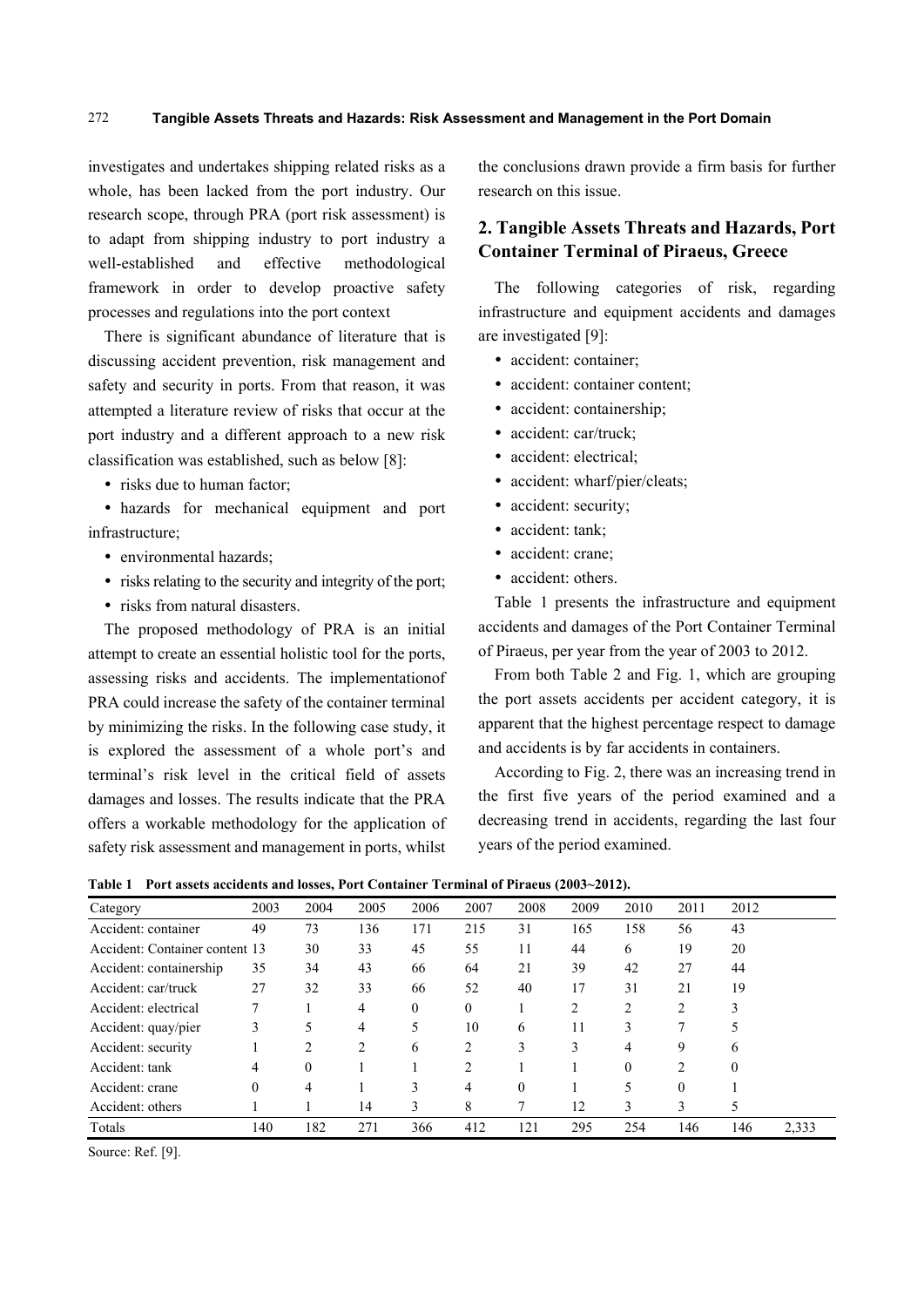| Accident: container         | 1,097 | 47.02%   |
|-----------------------------|-------|----------|
| Accident: container content | 276   | 11.83%   |
| Accident: containership     | 415   | 17.79%   |
| Accident: car/truck         | 338   | 14.49%   |
| Accident: electrical        | 22    | 0.94%    |
| Accident: quay/pier         | 59    | 2.53%    |
| Accident: security          | 38    | $1.63\%$ |
| Accident: tank              | 12    | $0.51\%$ |
| Accident: crane             | 19    | 0.81%    |
| Accident: others            | 57    | $2.44\%$ |
| Total                       | 2,333 |          |

**Table 2 Port assets accidents per damage/accident category, Port Container Terminal of Piraeus (2003~2012).** 

Source: Ref. [9].



**Fig. 1 Port assets accidents per damage/accident category, Port Container Terminal of Piraeus (2003~2012).**  Source: Ref. [9].

# **3. The Implementation of Port Risk Assessment Methodology on Port Container Terminal of Piraeus**

## *3.1 Risk Assessment*

Risk assessment is often divided into a qualitative and a quantitative part. Qualitative methods for exploring risks could be influence diagrams, e.g., showing interrelations between regulatory, operational and organizational influences, etc. Quantitative methods include fault and event trees and Bayesian belief networks, where barriers that prevent incidents from occurring or mitigate consequences are normally included [10].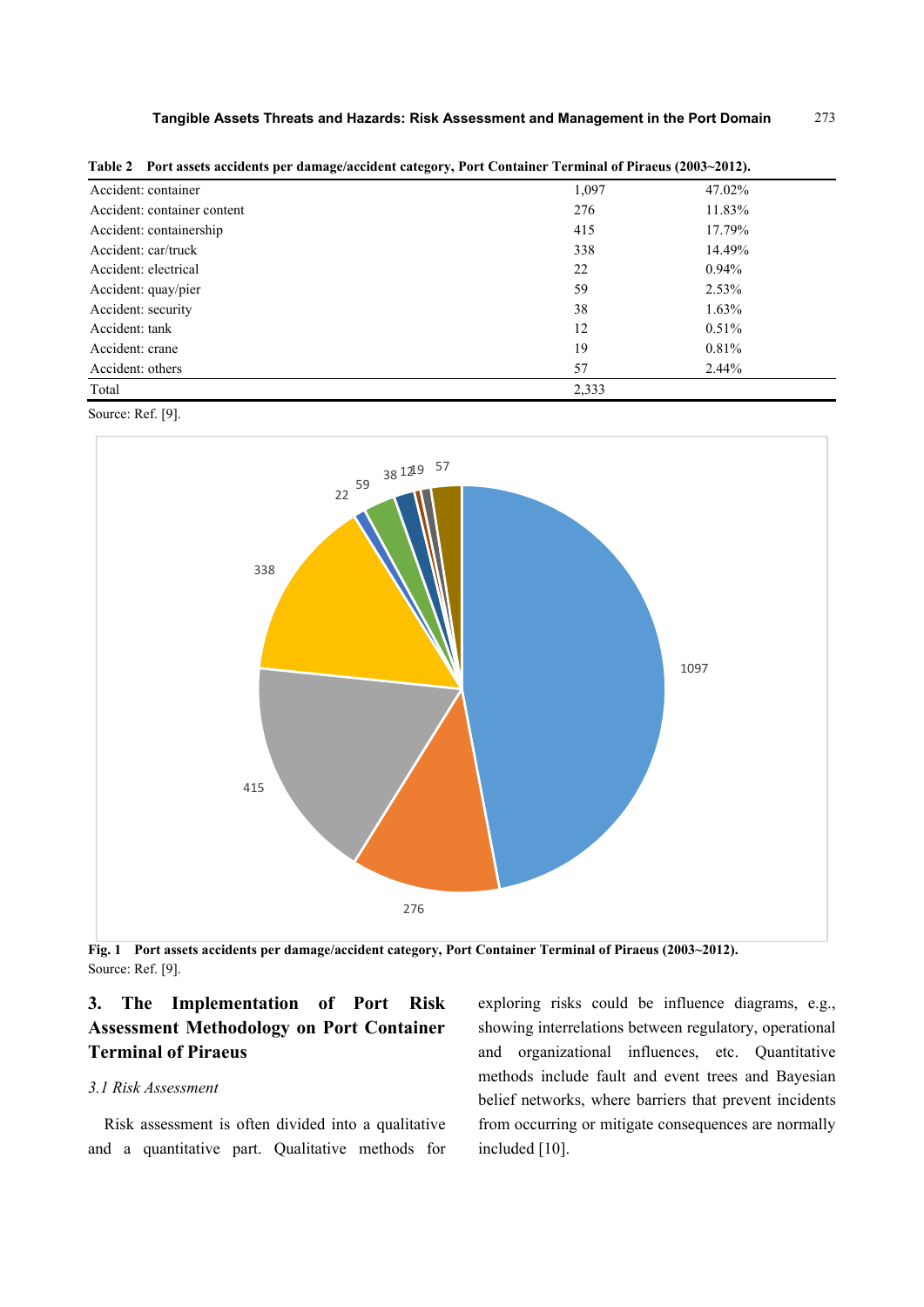

**Fig. 2 Port assets accidents, Port Container Terminal of Piraeus (2003~2012).**  Source: Ref. [9].

### **Table 3 Frequency index (FI).**

| FI | Frequency           | Definition                          | F (per year) |
|----|---------------------|-------------------------------------|--------------|
|    | Frequent            | Likely to occur once per day        | 10           |
|    | Reasonable possible | Likely to occur once per month      |              |
|    | Remote              | Likely to occur once per year       | 0.1          |
|    | Extremely remote    | Likely to occur once in a life time | 0.01         |

Source: adapted by IMO (International Maritime Organization) FSA.

#### **Table 4 Severity index (SI).**

| <b>SI</b> | Severity     | Effects on equipment or infrastructure        | S (equivalent fatalities) |
|-----------|--------------|-----------------------------------------------|---------------------------|
|           | Minor        | Local equipment damage                        | 0.01                      |
|           | Significant  | Non severe equipment or infrastructure damage | 0.1                       |
|           | Severe       | severe equipment or infrastructure damage     |                           |
| 4         | Catastrophic | Total loss                                    | 10                        |

Source: Adapted by IMO FSA.

|  | Table 5 Port assets accidents, Port Container Terminal of Piraeus (2003~2012). |  |
|--|--------------------------------------------------------------------------------|--|
|--|--------------------------------------------------------------------------------|--|

|                                                   | 2003     | 2004     | 2005     | 2006     | 2007     | 2008     | 2009                                                                       | 2010     | 2011 | 2012     |          |
|---------------------------------------------------|----------|----------|----------|----------|----------|----------|----------------------------------------------------------------------------|----------|------|----------|----------|
| Accident of local<br>infrastructure/equipment     | 120      | 134      | 188      | 202      | 261      | 88       | 156                                                                        | 140      | 99   | 93       | 1,481    |
| No severe accident of<br>infrastructure/equipment | 10       | 33       | 48       | 110      | 102      | 31       | 76                                                                         | 57       | 37   | 38       | 542      |
| Severe accident of<br>infrastructure/equipment    | 10       | 15       | 35       | 54       | 49       | 2        | 63                                                                         | 57       | 10   | 15       | 310      |
| Total loss                                        | $\theta$ | $\theta$ | $\theta$ | $\theta$ | $\Omega$ | $\theta$ | $\theta$                                                                   | $\Omega$ | 0    | $\Omega$ | $\theta$ |
| Total                                             | 140      | 182      | 271      | 366      | 412      | 121      | 295                                                                        | 254      | 146  | 146      | 2,333    |
| Equivalent accident of port asset                 |          |          |          |          |          |          | $1,481 \times 0.01 + 542 \times 0.1 + 310 \times 1 + 0 \times 10 = 379.01$ |          |      |          |          |

Source: Ref. [9].

The quantification of the risk is performed through the summation of frequency (FI) and severity (SI) indices which express various levels of corresponding significance, as shown in Tables 3 and 4, respectively.

In an attempt to demonstrate the validity of the proposed methodology PRA through a functional case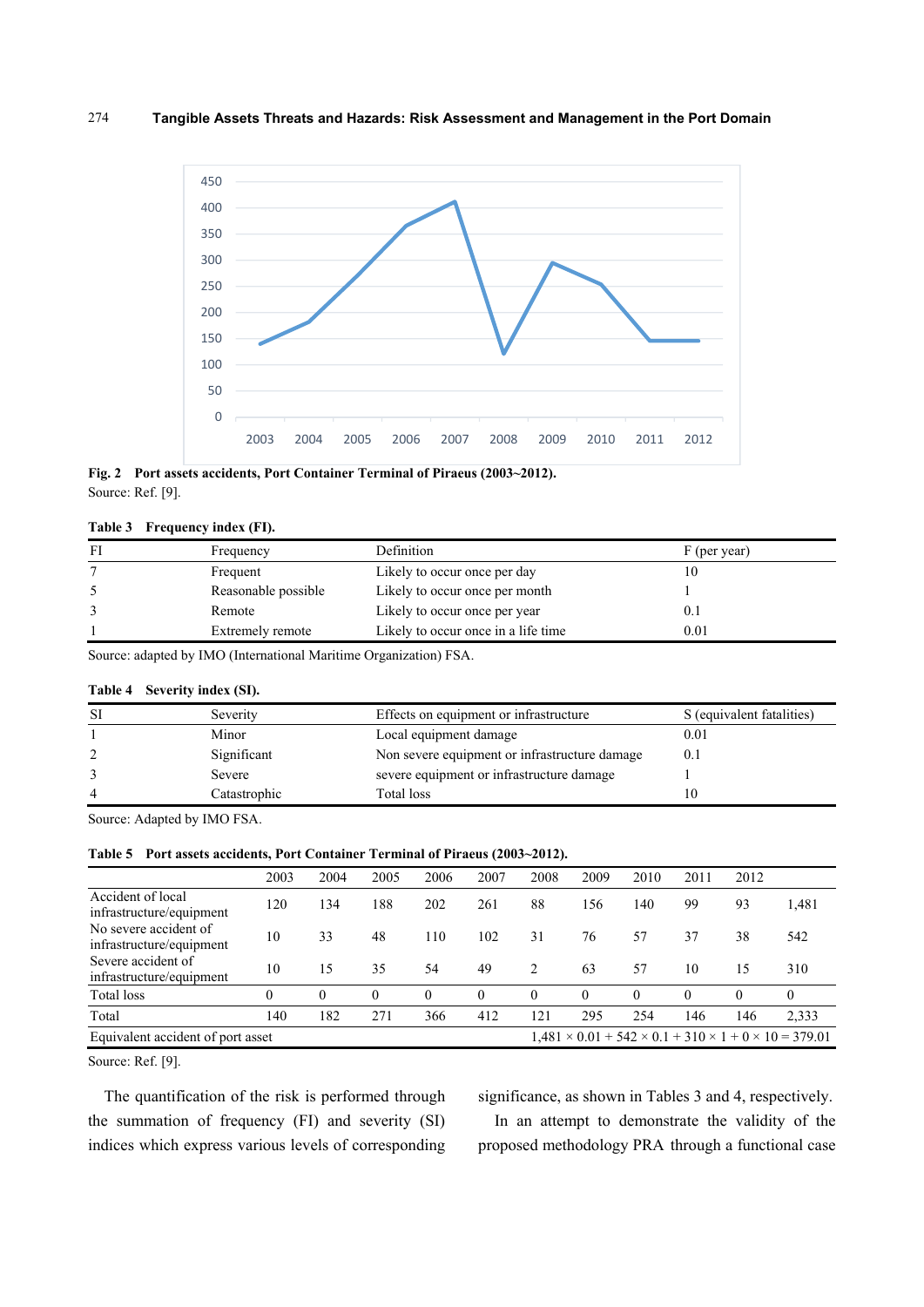study using historical data of incidentsinvolving property damage and accidents in assets (2003~2012), in the port of Piraeus container terminal, as shown in Tables 1 and 2.

There were 2,333 incidents, regarding equipment and infrastructure damages in the container terminal of Piraeus during the period 2003~2012. These accidents had a significant cost impact for the container terminal. This cost is estimated to be equal to the total of about \$1,400,000 or \$140,000 per year.

#### *3.2 RCO (Risk Control Options)*

The purpose of this step is to propose economically effective RCOs (risk control options) which comprises the following four principal stages:

- focusing on risk areas in need of control;
- identifying potential risk control measures;

• evaluating the risk reduction potential of control measures;

 grouping risk control measures into RCOs and practical regulatory options.

The basic task is to group risk control measures into possible RCOs. Useful tools in the identification of possible risk reduction measures are the development of causal chains or the development of risk contribution diagrams, using fault trees or event trees diagrams. The areas, that have to be focused, are those related to high frequencies or high consequences, where the risk is intolerable.

Risk control measures, through expert meetings and decisions, are combined into potential RCOs. The criteria of grouping can vary, can be just the decision of the experts or can be the fact that risk control measures prevent the system from the same failure or type of accident. The grouping of risk control measures is very important and more important is the grouping of RCOs. The outcome of this step is a list of RCOs that will be analyzed in the next step for their cost and benefit effectiveness.

Moreover, the risk reduction  $(\Delta R)$  of an RCO is a very important parameter, because it provides a measure of the risk control obtained by each RCO, which can either reduce the risk to the acceptable level or can provide an even higher reduction rate.

Port experts' judgment, as the CEO (chief executive officer) of the port container terminal and the port security officer, is employed in order to determine the proposed RCOs and estimate their risk reduction rate (%), with the aim of mutually targeting towards the control of port assets risks.

According to the aforementioned expert judgment, three distinct RCOs are proposed to increase risk reduction rate and cost, which are suitable for the Port Container Terminal of Piraeus, involving:

- A training/educational program (RCO1);
- A quality assurance system (RCO2);
- A 24-7 monitoring system (RCO3).

These RCOs are to be examined for a period of five years during which their quoted risk reduction rates can be reached and maintained through routine RCO updating and without the need to introduce major modifications.

Furthermore, on this basis, the NPV (net present value) cost of each RCO has been determined through an extensive market research and includes the initial investment as well as the operational expenditure involving the RCO running costs (e.g., safety personnel, training seminars, etc.) over the five-year period.

#### *3.3 RCO Economic Effectiveness*

The economic effectiveness of each RCO is evaluated based upon:

(1) the NPV cost of its implementation and operation (including maintenance) through its lifetime (Δ*C*); and (2) its risk reduction  $(\Delta R)$  over the same period.

Depending on the nature of risks addressed, the RCO acceptance and prioritization is weighed against the CAAD (cost of averting an asset damage).

This criterion was named CAAD and its suggested threshold value was \$580,000, as this figure regards the port's annual insurance for its assets damage and repair.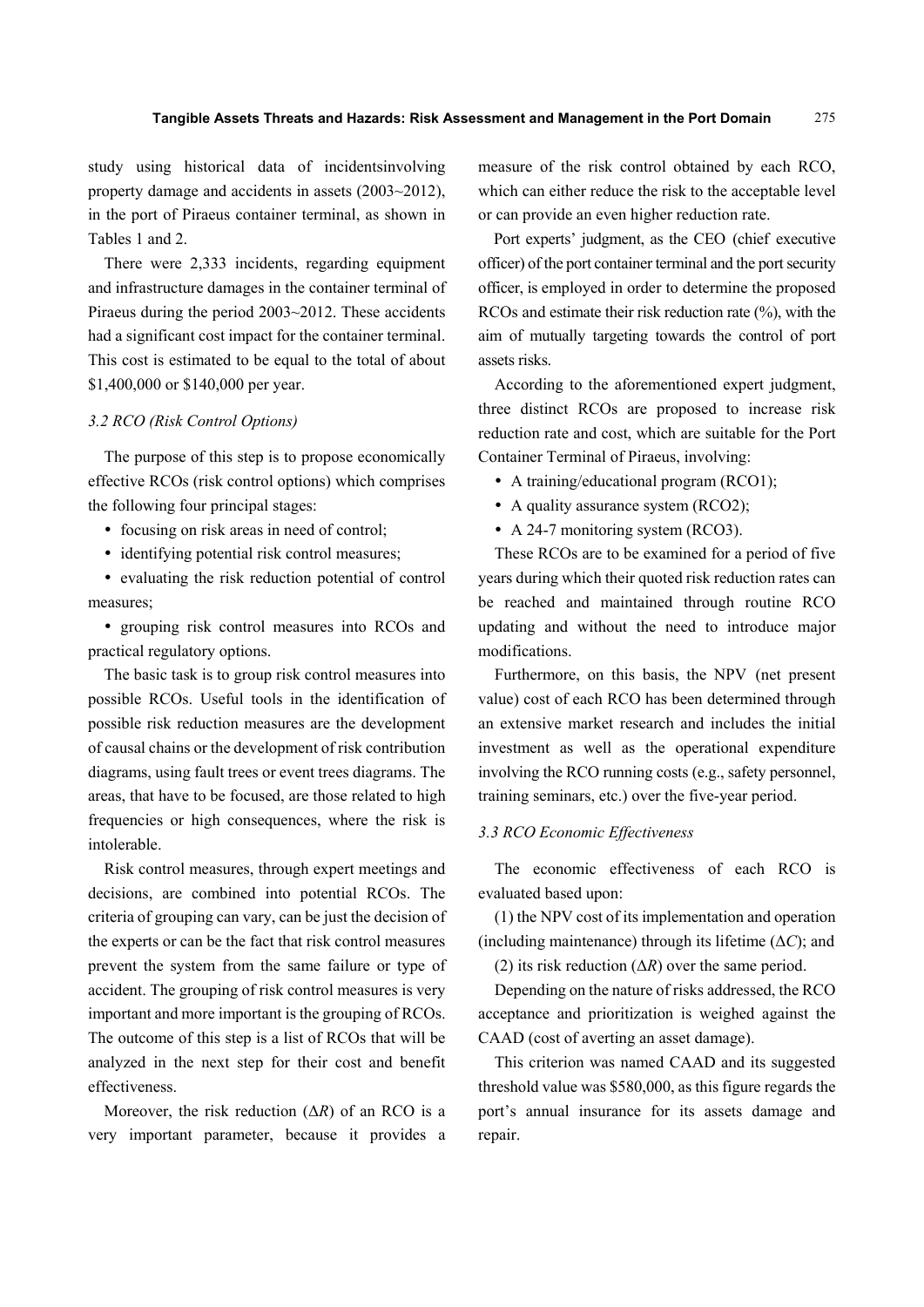A specific RCO for reducing port assets risk should be recommended for adoption provided its Δ*C*/Δ*R* value is below that of CAAD, otherwise that particular RCO should not be recommended.

Therefore for RCO acceptance and prioritization, the expression  $C A A D \leq \Delta C / \Delta R$  applies with regard to risks of assets consequences.

Although the above mentioned criterion refers to the averting of negative externalities expressed in terms of assets damages and losses, it is important to note that the assessment of the economic effectiveness of an RCO would be improved by considering its beneficial influence in averting private costs associated with the restoration and repair of damaged equipment or infrastructure, as well as with the loss of revenues. In such case, the net effect of private costs (Δ*C*) and benefits  $(\Delta B)$  should be also taken into account for RCO acceptance and prioritization.

#### *3.4 Decision Making*

The recommendations for decision making should be a synthesis of the previous steps, selecting which measures to include and the identification of those RCOs which keep risks as low as reasonable practicable. We suggest that both individual and societal types of risk should be considered for all port stakeholders, in the direction of creating a port risk indicator, with objective acceptable or non-acceptable regions. In that way, all ports could be ranked, benchmarking themselves based on quantification of their risk level. Subsequently, port managers and marketers would invest in their port's ALARP (as low as reasonable practicable) reputation, in order to attract potential customers.

All proposed RCOs are found to be cost effective to control the risks associated with infrastructure and equipment (assets), while in terms of hierarchy between them, the proposed RCO1 is the most effective and RCO3 the least effective.

However, a more realistic approach should be considered that the RCOs will certainly have different risk control influence on the perspective of risk. Therefore, it is found that by adopting a differentiated approach to risk reduction rate RCO1 (as the most effective RCO), the CAAD criterion will be satisfied with a higher rate of risk reduction.

**Table 6 RCOs, Port Container Terminal of Piraeus (2003~2012).** 

| RCO parameter               | RCO <sub>1</sub>           | RCO <sub>2</sub>         | RCO <sub>3</sub>       |
|-----------------------------|----------------------------|--------------------------|------------------------|
| Description                 | Education/training program | Quality assurance system | 24-7 monitoring system |
| Risk redzuction rate $(\%)$ | 20                         | 30                       | 40                     |
| $\Delta C$ (\$/port)        | 50,000                     | 100,000                  | 200,000                |
| Expected lifetime (years)   |                            |                          |                        |
|                             |                            |                          |                        |

Source: Ref. [9].

**Table 7 Δ***R***&Δ***C***/ for port assets accidents, Port Container Terminal of Piraeus (2003~2012).** 

| RCO parameter                                                              | RCO <sub>1</sub>           | RCO <sub>2</sub>         | RCO <sub>3</sub>       |
|----------------------------------------------------------------------------|----------------------------|--------------------------|------------------------|
| Description                                                                | Education/training program | Quality assurance system | 24-7 monitoring system |
| Risk reduction rate $(\%)$                                                 | 20%                        | 30%                      | 40%                    |
| Accident of port asset<br>(infrastructure/equipment)<br>$(S\$ {port-year}) |                            | 140,000                  |                        |
| Expected lifetime (years)                                                  | 5 years                    |                          |                        |
| $\Delta R$<br>$\mathcal{S}/\text{port}$                                    | 0.357                      | 0.047                    | 0.071                  |
| $\Delta C$ (\$/port)                                                       | 50,000                     | 100,000                  | 200,000                |
| $\Delta C/\Delta R$ vs. <i>CAAD</i> (\$/port)                              | $140,000 \leq 580,000$     | $210,000 \leq 580,000$   | $280,000 \leq 580,000$ |

Source: Ref. [9].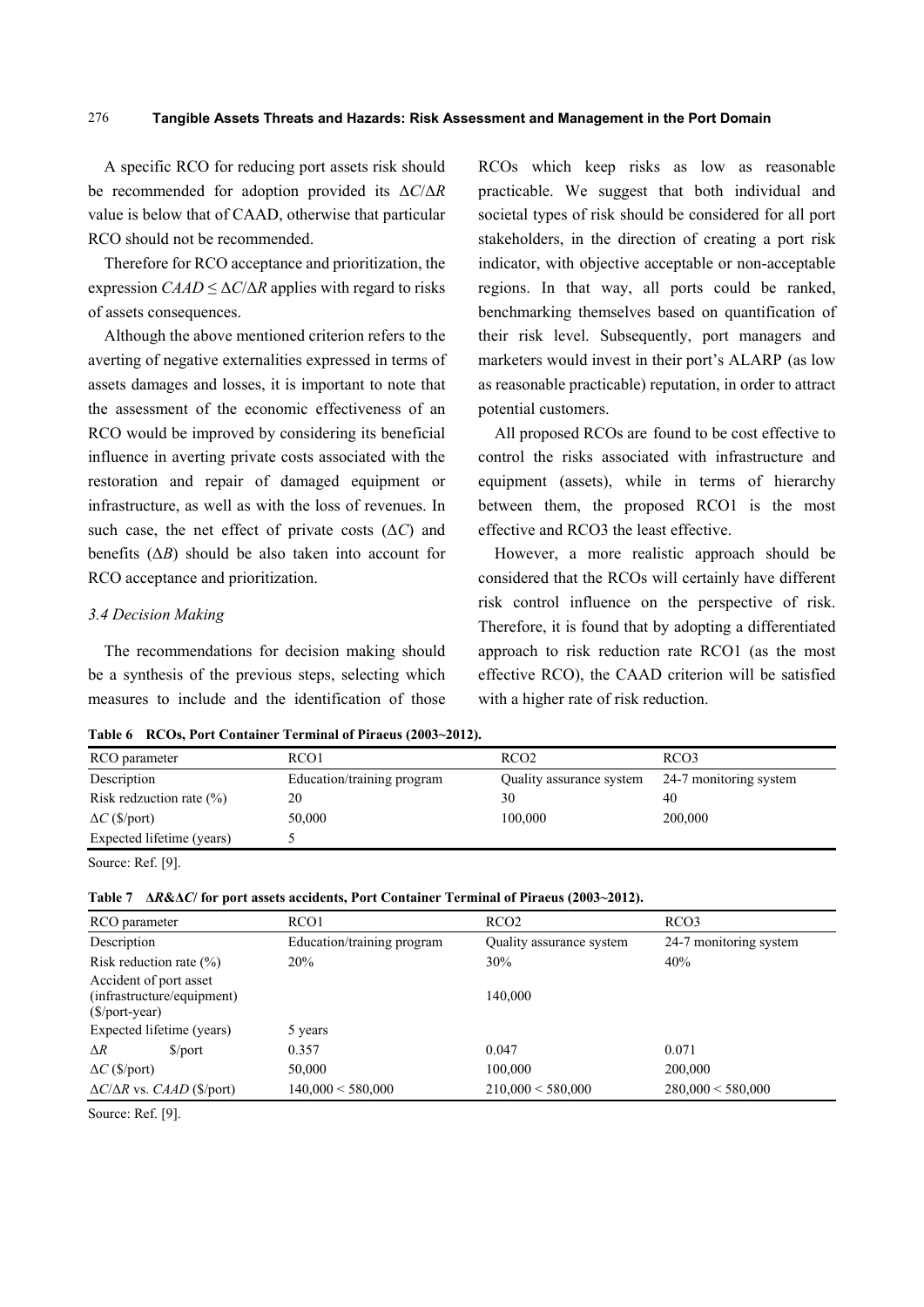| Frequency/severity      | Minor        | Significant | Severe | Catastrophic    |
|-------------------------|--------------|-------------|--------|-----------------|
| Frequent                |              |             |        | 8 (highest PRI) |
| Reasonable possible     |              |             |        |                 |
| Remote                  |              |             |        |                 |
| <b>Extremely remote</b> | (lowest PRI) |             |        |                 |

**Table 8 Port risk matrix and index.** 

Source: Ref. [9].

Alternatively, an RCO may prove to be more effective if applied for an extended time period though a cost increase  $(\Delta C)$  is increased decreasing due to the accumulation of the additional operating costs, which is low.

As shown in Table 8, the application of an RCO will not only lower the risk level from "6" to "3" depending on the RCO influence upon the frequency and/or the severity of the risk, but it will do so in the most economically effective manner. In this manner, port safety risk levels expressed through an industry agreed and standardized PRI will facilitate the ranking of the safety-cost function amongst various ports of similar specialization (e.g., container terminals) and will also provide a benchmark for self-improvement and eventually a practical risk management tool.

#### **4. Conclusions**

On the basis of research concerning the emergence of risks in port container terminals and the valuation methodology—their evaluation, the results of this research, form important conclusions, contribute to scientific knowledge and provide answers to modern practical questions.

The findings of the case study of the Port Container Terminal of Piraeus showed that development and implementation of an approach based on the steps of the PRA could cope and meet the safety requirements and offer an effective solution to address assets risks.

Through the proposed methodology, it is examined, incidents of assets damages through a period of 10 years (2003-2012). Proposed RCOs are identified, which assess the degree of risk reduction  $(\%)$ , for the mutual target to control the risk type, i.e., materials.

All proposed RCOs are found to be cost effective to

control the risks associated with infrastructure and equipment (assets), while in terms of hierarchy between them, the proposed RCO1 is the most effective and RCO3 the least effective.

The proposed PRA methodology needs to be tested in other container terminals in Greece, across Europe and other continents, as well as in other port segments, such as passenger, car and cruising terminals in order to detect how their operational particularities may affect their existing risk profile and subsequently its control.

#### **References**

- [1] Haimes, Y. Y. 2009. Risk Modelling, Assessment, and Management. 3rd ed. Hoboken, New Jersey: John Wiley & Sons, Inc.
- [2] Woodruff, J. M. 2005. "Consequence and Likelihood in Risk Estimation: A Matter of Balance in UK Health and Safety Risk Assessment Practice." *Safety Science* 43 (5-6): 345-53.
- [3] Reniers, G. L. L., Ale, B. J. M., Dullaert, W., and Soudan, K. 2005. "Developing an External Domino Prevention Framework: Hazwim." *Journal of Loss Prevention in the Process Industries* 18: 127-38.
- [4] Høj, N. P., and Kröger, W. 2002. "Risk Analyses of Transportation on Road and Railway from a European Perspective." *Safety Science* 40 (1-4): 337-57.
- [5] Van Duijne, F. H., Aken, D., and Schouten, E. G. 2008. "Considerations in Developing Complete and Quantified Methods for Risk Assessment." *Safety Science* 46 (2): 245-54.
- [6] Rouvroye, J. L., and Van den Bliek, E. G. 2002. "Comparing Safety Analysis Techniques." *Reliability Engineering & System Safety* 75 (3): 289-94.
- [7] Marhavilas, P. K., Koulouriotis, D., and Gemeni, V. 2011. "Risk Analysis and Assessment Methodologies in the Work Sites: On a Review, Classification and Comparative Study of the Scientific Literature of the Period 2000–2009." *Journal of Loss Prevention in the Process Industries* 24 (5): 477-523.
- [8] Chlomoudis, C. I., Kostagiolas, P. A., and Pallis, L. P.